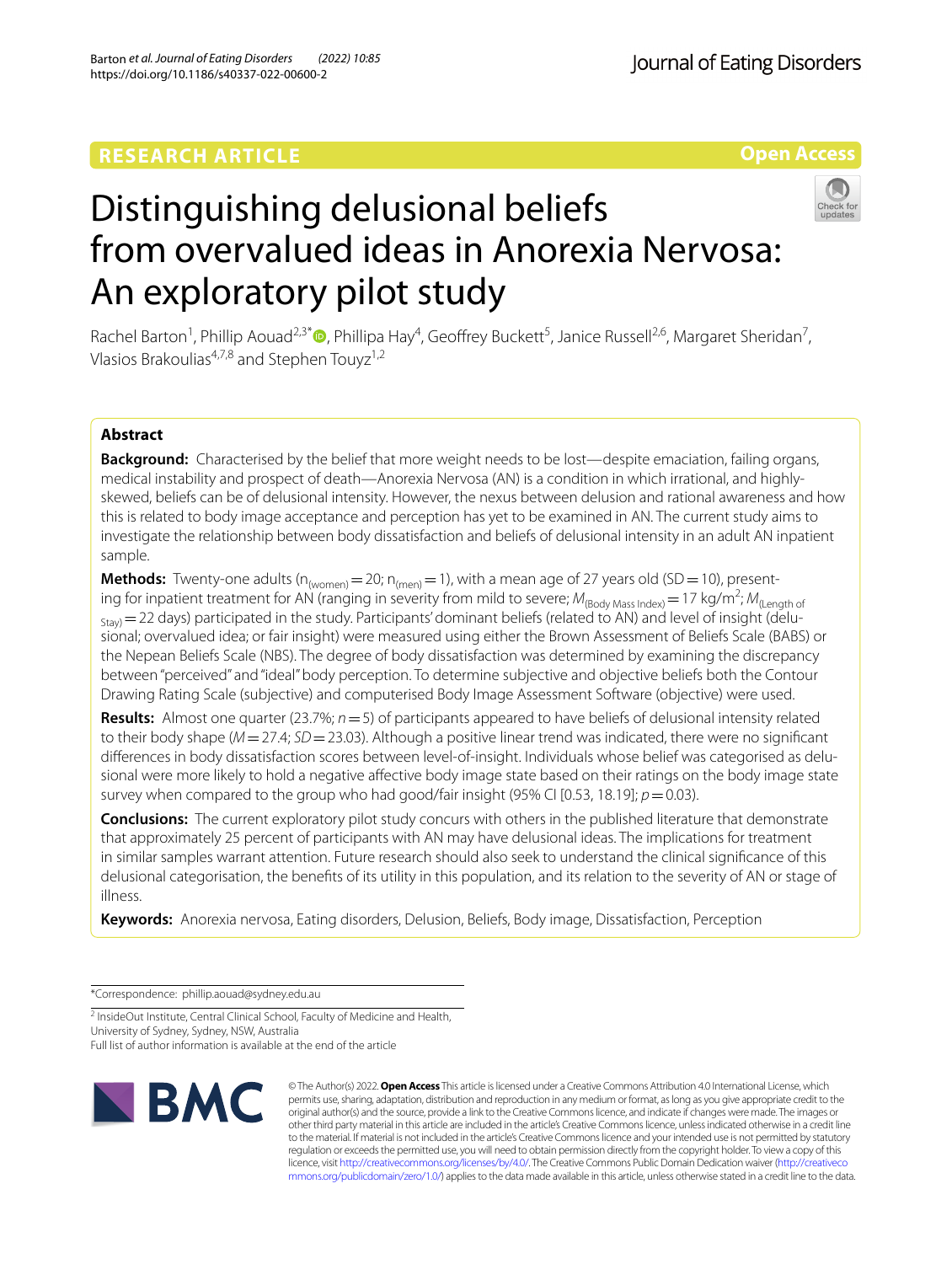#### **Plain English Summary**

Anorexia Nervosa (AN) is notable for the individual's conviction that they need to lose weight—even when they are dangerously underweight- or to prevent weight gain. However, how these beliefs relate to the emotional experience of the body, in the presence of AN need to be explored further. This study begins to examine this relationship. Twentyone adults (95% women; average age 27 years) receiving in-patient treatment for AN were asked a series of questions related to beliefs about their body. To allow a comparison between the level-of-insight and body shape dissatisfaction, participants were also asked to rate how satisfed or dissatisfed they were about their body shape. Almost 25% of the sample had beliefs of delusional intensity about their body shape. Further, it was also found that people with AN who had stronger beliefs of delusional intensity were more likely to be dissatisfed with their body shape. This pilot study appears to support previous research that suggests that some individuals with AN have stronger beliefs of delusional intensity. The fndings from the current study should be extended with future research looking at the impact of beliefs on illness and treatment.

#### **Background**

Anorexia Nervosa (AN) is characterised by cognitive and behavioural disturbances, which result in individuals with the illness becoming preoccupied with maintaining a dangerously low weight  $[1]$  $[1]$ . The core cognitive features centre on intense idealisation of thinness, fxed beliefs about eating, shape and weight and a central fear of gaining weight [[2\]](#page-8-1). Given that AN is distinguished by a pervasive desire and drive for thinness, a state incessantly maintained even when a deathly emaciated state is reached, people with AN may hold beliefs about their body size, proportions, or weight which may not be consistent with reality and are not amenable to contradictory evidence—such as BMI or visible signs of emaciation [[3–](#page-8-2)[5\]](#page-8-3). Additionally, recent evidence suggests that a subgroup of individuals with AN may hold beliefs of delusional intensity about weight, shape and appearance [[6\]](#page-8-4). However, little is known about the cognitive features that might distinguish this subgroup. Beliefs represent cognitive appraisals, they guide emotion and behaviour, are infrequently questioned and generally accepted as a person's absolute truth  $[7]$  $[7]$ . The person with AN mostly conveys their beliefs in reference to their weight, shape or appearance (through statements such as: "I feel I am too fat") of their body or body part [\[8\]](#page-8-6)—with such beliefs often being classifed as 'overvalued ideas' (OI) [[9\]](#page-8-7).

There is a subtle difference between OI's and beliefs of delusional intensity (commonly known as: delusional beliefs). OI's are beliefs understood by the individuals as truths, they are irrational in nature and held with high conviction but leave room for some element of doubt when challenged by contradictory evidence [[9](#page-8-7)]. In contrast, beliefs that are implausible, fxed and held with high conviction despite competing evidence (without evoking uncertainty) are considered delusional [\[2](#page-8-1)].

Several studies have identifed a subset of individuals with AN that experience beliefs of delusional intensity (as opposed to the majority of individuals with AN, who are believed to hold OIs) about weight and shape, fear of losing control and body image concerns. The prevalence of beliefs of delusional intensity in these samples ranges from  $10-28.2\%$  $10-28.2\%$  [[6](#page-8-4),  $10-12$ ]. Beliefs of delusional intensity in AN have frequently been shown to correlate signifcantly with an intense desire for thinness—as measured by the Eating Disorders Inventory  $(EDI)$  [[13\]](#page-8-10). This suggests that irrespective of Body Mass Index (BMI) and illness duration, delusional thinking in AN individuals may be underpinned by an intense drive for thinness  $[6, 10, 11]$  $[6, 10, 11]$  $[6, 10, 11]$  $[6, 10, 11]$  $[6, 10, 11]$ . Other cognitive processes that Konstantakopoulos and colleagues [\[12](#page-8-9)] found to characterize this delusional AN profle were: 1) overall body dissatisfaction; 2) a restrictive-dieting subtype; and 3) early age of onset of illness. Nonetheless, the diferentiation between individuals with AN that hold beliefs of delusional intensity and how these relate to an individual's own appraisal of their appearance, remains relatively understudied.

#### **Rationale**

Current frst line psychological treatment for AN, does not consider the treatment of beliefs of delusional intensity nor is there any research examining their treatment outcomes. Furthermore, the ffth edition of the Diagnostic and Statistical Manual of Mental Disorders (DSM-5) [\[2\]](#page-8-1) does not adequately allow clinicians to indicate a person's level of insight, which is often a marker for a delusional presentation, with greater insight likely leading to more gains in treatment [\[14](#page-8-12), [15\]](#page-8-13). A cited indicator of illness prognosis in AN, is level of insight [\[16](#page-8-14)] with poor insight boding negatively for treatment, being related to later access for treatment and prolonged symptomatology  $[17]$  $[17]$ . Therefore, insight is likely an important factor and might subsequently moderate the severity of certain cognitive and behavioural components of the disorder.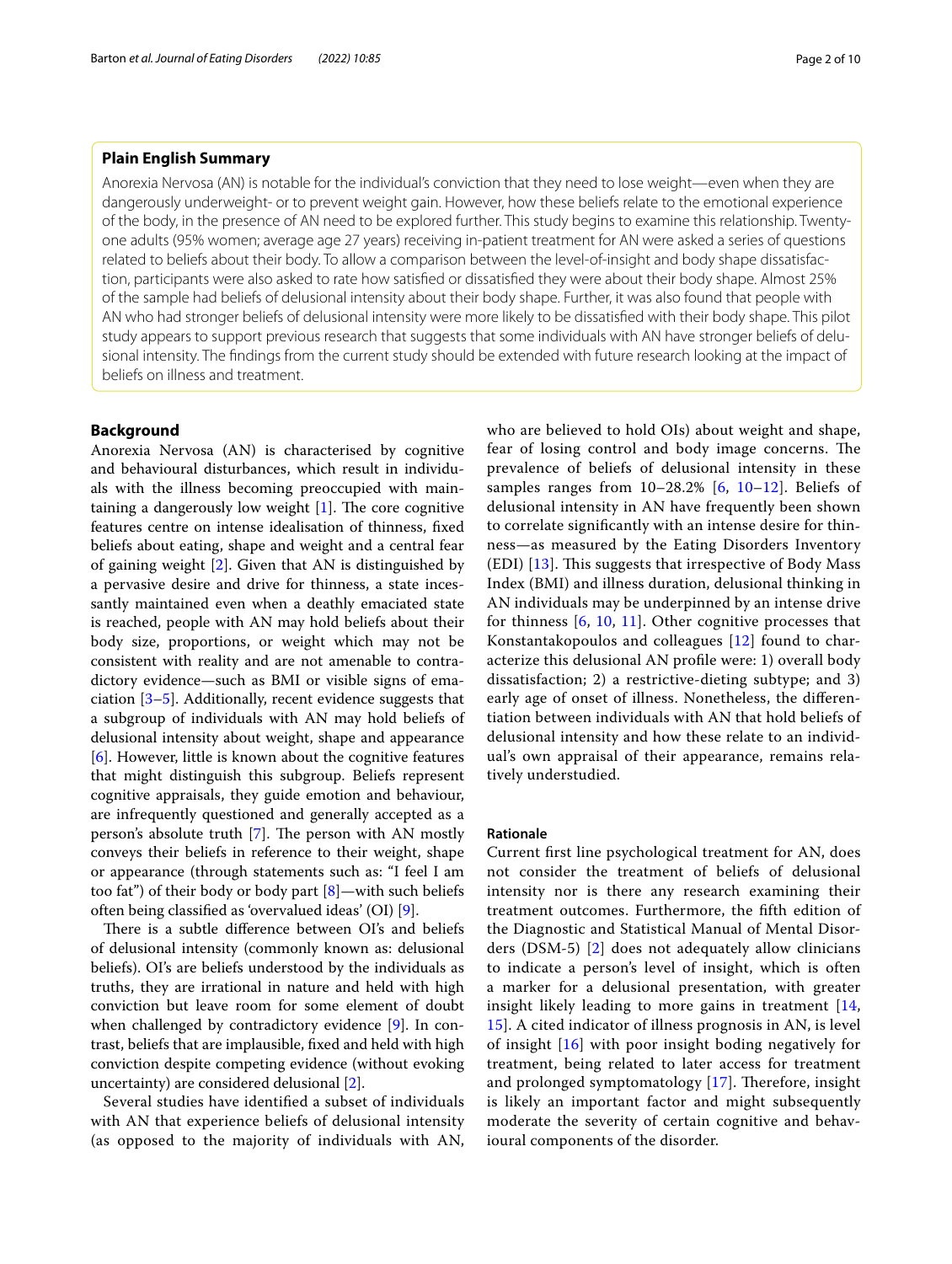#### **The current study**

The present exploratory pilot study will evaluate the relationship between beliefs of delusional intensity in people with AN undergoing inpatient treatment using a novel measure of body image disturbances. This will be among one of the frst few studies to use two clinical measures of delusionality—specifcally, the Brown Assessment of Beliefs Scale (BABS) [\[18](#page-8-16)] and the Nepean Beliefs Scale (NBS) [[19\]](#page-8-17) with two body dissatisfaction measures – the Contour Drawing Rating Scale (CDRS) [[20](#page-8-18)] and Body Image Assessment Software (BIAS) [\[21](#page-9-0)] examining a clinical cohort of individuals with AN for their mental representation of their "perceived" and "ideal" body. Based on fndings from previous studies, it is expected that a subgroup of AN participants will present with beliefs that may be defned as delusional [[2\]](#page-8-1). The current study will aim to distinguish whether individuals with beliefs of delusional intensity demonstrate greater dissatisfaction with their body (as measured by larger discrepancies between ratings of "perceived" and "ideal" body size). It is therefore hypothesised that the subgroup with beliefs of delusional intensity will hold a particularly large discrepancy in their self-rated perceived and desired fgure, and thus a greater dissatisfaction with their body image.

### **Method**

#### **Design**

The current study examined the relationship between body image dissatisfaction and beliefs of delusional intensity in an inpatient population diagnosed with AN. The experiment used a between-subjects design: those with AN who *have* beliefs of delusional intensity *vs.* those with AN who *do not* have beliefs of delusional intensity (over-valued idea and good/fair insight). Belief intensity was so determined by scores on two delusional belief questionnaires. The independent variable had two levels: NBS [\[19](#page-8-17)] and BABS [[18\]](#page-8-16) (both validated semi-structured assessments of delusionality of beliefs). The dependent variables were the delusional beliefs scale scores and body dissatisfaction (discrepancy between the "ideal" and "perceived" body) scores produced by the two measures CDRS [[20\]](#page-8-18) and Body BIAS [[21](#page-9-0)]. Participants completed a series of self-report surveys to assess eating disorder symptoms (Eating Disorder Examination Questionnaire, EDEQ [[22\]](#page-9-1); Body Image State Survey, BISS [[23](#page-9-2)]; and Body Shape Questionnaire, BSQ [\[24](#page-9-3)]). Ethical approval was granted for the study by the Human Ethics Committee under delegated authority to the University of Sydney Human Research Ethics Committee and the Northside Group Ethics Committee Protocol.

#### **Participants**

Twenty-one adults diagnosed with AN, according to DSM-5 criteria [[2\]](#page-8-1), presenting for inpatient treatment were recruited from two private eating disorders inpatient clinics from across Sydney, Northside Clinic Greenwich (*n*=9) and Northside West Clinic Wentworthville  $(n=12)$ . Diagnosis was confirmed by the treating medical teams and medical records. Participants were assessed using the EDEQ [[22](#page-9-1)], a self-report measure of eating disorder psychopathology in a preceding 4-weeks. Participants that scored  $\geq$  2.25 on the EDE-Q Global score were included in the current study, as these were above community norms and in line with clinical sample norms (*M*=3.64; *SD*=1.47) [\[22](#page-9-1), [25\]](#page-9-4). Participants were medically stable as indicated by vital signs and were regularly assessed by medical practitioners at each site and as part of routine clinical care. Participants with known concurrent comorbidities of substance abuse disorder and a history of psychosis were excluded. Written informed consent was obtained from all participants. Characteristics of the sample can be seen in Table [1](#page-3-0).

#### **Procedure and measures** *Self‑report measures*

Participants frst completed a series of self-report surveys to assess eating disorder symptoms and body dissatisfaction. The surveys were hosted online using the Qualtrics platform and delivered via an application presented on an Apple<sup>™</sup> I-pad (EDEQ [\[22](#page-9-1)], BISS [[23](#page-9-2)], and BSQ [[24\]](#page-9-3)).

*Eating Disorder Examination Questionnaire (EDE-Q)* [[22\]](#page-9-1) assesses the frequency of eating disorder cognitions and behaviours over a 28-day period. The 28 item self-report provides a global score from averaging 4 subscales (restraint (5-items), eating concerns (5-items), shape concerns (8-items), and weight concern (5-items)). Internal consistency for the current sample was excellent  $(\alpha = 0.91)$  with excellent validity.

*Body Shape Questionnaire (BSQ)* [[24](#page-9-3)] assesses the frequency of weight, shape and appearance concerns over the past 4-weeks on a Likert scale ("Never" 1 – 6 "Always"). Cut off points were used to indicate shape concerns <80 (no concerns),  $80 - 100$  (mild concerns),  $111$ – 140 (moderate concerns) and>140 (marked concerns). Internal consistency of the current sample was excellent  $(\alpha = 0.96)$  and the BSQ has been well validated [\[24](#page-9-3)].

*Body Image State Survey (BISS)* [\[23\]](#page-9-2) is a measures an individual's affective body-image state. The six 9-point item self-report provides a global score, with body image states being indicated as more positive with higher scores and more negative body image state as lower scores [\[23](#page-9-2)]. Internal consistency of the scale was acceptable ( $\alpha$  = 0.69) with good validity.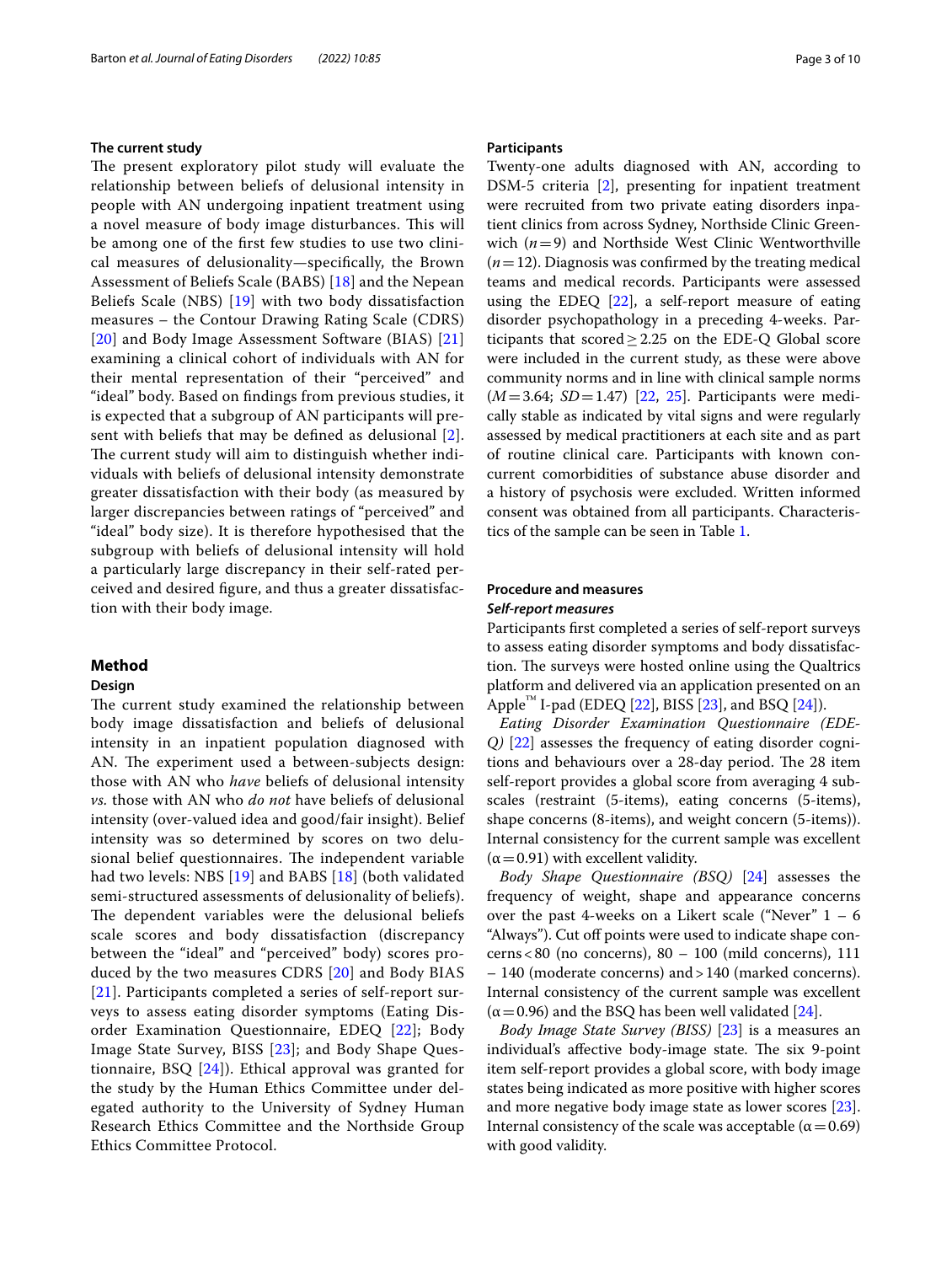|                           | Mean (SD)              |
|---------------------------|------------------------|
| Age (years)               | 27(10)                 |
| Weight (kg)               | 48(8)                  |
| BMI (kg/m <sup>2</sup> )  | 17(2)                  |
| Length of stay (days)     | 22(18)                 |
| Severity (DSM-5)          | Moderate (mild-severe) |
|                           |                        |
|                           | N                      |
| Sex                       | 20 Female              |
|                           | 1 Male                 |
| Delusional beliefs scales |                        |
| Nepean beliefs            | 9                      |

<span id="page-3-0"></span>**Table 1** Sample characteristics: mean (SD) age, Body Mass Index (BMI), weight, frequency of gender, length of stay in the psychiatric unit, severity of illness (based on DSM-5 severity specifers) and delusional beliefs scale scores

#### *Body dissatisfaction measures*

Participants' body dissatisfaction was then measured by examining their mental representation of their "real" and "ideal" body using BIAS [\[21\]](#page-9-0) a computer administered program and the CDRS [\[20](#page-8-18)] a fgure rating scale presented via Qualtrics on the Apple™ I-pad.

*Contour Drawing Rating Scale (CDRS)* [\[20](#page-8-18)] asked participants to select from nine options of female and male bodies of gradually increasing body sizes ("underweight" 1 – 9 "larger-bodied") frst for their current body size and then for their ideal body size. The discrepancy between the "present" and "ideal" body size represented a measure of body dissatisfaction, where higher scores represent greater body dissatisfaction. Thompson & Gray  $[20]$  $[20]$  have demonstrated acceptable test–retest reliability (*r*=0.78) and concurrent validity  $(r=0.71)$ .

*A Body Image Assessment Software (BIAS)* [\[21](#page-9-0)] was a virtual task installed on a Windows laptop and used with Microsoft Access 2000. The program displayed a frontal and profle (side) view of a female human fgure. Participants were asked to modify 6 body parts (head, arms, breast, waist, hips and legs) on the frontal view and 5 body parts (head, breast, waist, hips and legs) on the profle view. Participants interacted with a control panel to increase and decrease in size each of the body parts. Participants altered the figure under two conditions. The frst condition asked participants to manipulate the fgure to closely refect their real (perceived) body image at present. The second condition asked participants to manipulate the fgure to closely refect their ideal (desired) body image. The program generates a measurement in twip where 576 twips equates to 1 cm. For the purpose of the current study the data generated was evaluated as an original twip score. The total discrepancy between scores taken from the perceived and desired body represented a body dissatisfaction index. The greater the discrepancy between the perceived and desired body represented greater bodily dissatisfaction. Ferrer-García, & Gutiérrez-Maldonado [\[26](#page-9-5)] demonstrated the BIAS has excellent internal consistency (Cronbach's  $\alpha$  = 0.94) and good convergent validity (*r*=0.69; *p*<0.001) with a valid body dissatisfaction scale (Body Image Assessment-Revised) [\[27](#page-9-6)], suggesting BIAS is a good measure of body dissatisfaction.

#### *Delusional belief intensity measures*

Beliefs of delusional intensity were assessed using the Browns Assessment of Beliefs Scale (BABS) [\[18\]](#page-8-16) and the Nepean Beliefs Scale (NBS) [[19\]](#page-8-17). Both the BABS and NBS scales use open questioning to elicit an agreed upon dominant belief associated with the individual's illness. Following these, closed questions were used to quantify and assess the level of delusional thinking associated on a spectrum of good insight to an overvalued idea to delusional thinking. The reliability of the interviewing technique employed was analysed by comparing 20% of the BABS/NBS interviews with another trained research assistant (RA). The independent scores for beliefs of delusional intensity were examined using Cohen's kappa and was high for BABS (*k*=1.0) and NBS (*k*=1.0) Index Scores.

The BABS  $[18]$  $[18]$  is a semi-structured interview that assesses 6 characteristics (conviction, perception of others' views of beliefs, explanation of difering views, fxity of ideas, attempts to disprove ideas and insight) of beliefs on a 5-point Likert scale (0–4), reaching a total score ranging from 0–24. Cut-of points were used to diferentiate insight on a continuum using the following scores "good/fair insight" (0–12), to a belief as an "over-valued" idea  $[13-17]$  $[13-17]$  $[13-17]$  to a belief being "delusional"  $(18+)$ . Internal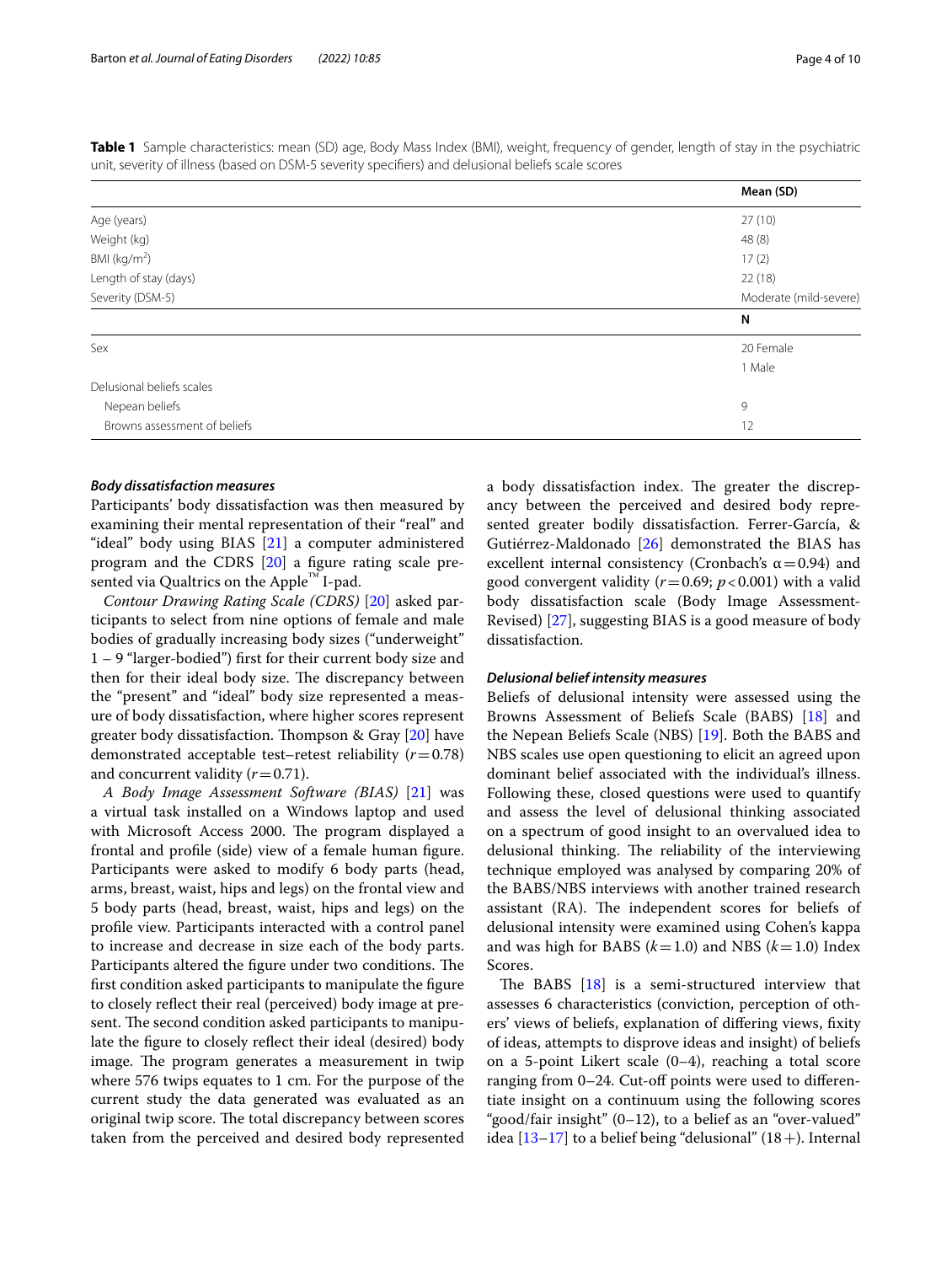consistency of the scale was satisfactory ( $\alpha$  = 0.67). The BABS has previously been used in AN samples [\[6](#page-8-4)].

The NBS  $[19]$  $[19]$  also comprises a semi-structured approach that assessed 5 characteristics (conviction, fxity, fuctuation, resistance, and awareness that the belief is unreasonable) of beliefs on a 5-point Likert scale (0–5), reaching a total score ranging from 0–20. Correlational data between the BABS and NBS indicated cut off scores for delusional intensity as 0–10 for "good/fair insight", 11–15 to a belief as an "over-valued idea" and  $16+$ to a belief being "delusional". Internal consistency of the scale was good ( $\alpha$  = 0.89).

#### **Statistical analysis**

The study adopted an exploratory approach to analysis. Data were inspected for outliers and normality. A chi-square test of independence was used to assess the association between frequency of beliefs (delusional, overvalued idea and insightful) and belief scale. Comparisons between belief groups (delusional, overvalued idea and fair/good insight) on assessment scores and clinical features (BMI, Severity, Illness duration, length of stay in the inpatient unit, EDEQ global score, BSQ, BISS, CDRS and BIAS) were made using one-way ANOVA's. A post hoc Tukey's test followed up signifcant interactions to determine efects between delusion groups. Pearson's product moment correlation coefficients were computed to compare the strength of association between total delusional beliefs score and clinical scores (EDEQ global score, BSQ, BISS, CDRS and BIAS). Statistical analyses were performed using IBM SPSS version 24. Two tailed statistical tests were used, and the alpha level was set at 0.05. Given our limited sample size and the numerous comparisons undertaken, the alpha level was not adjusted for multiple comparisons to avoid the chance of a type 1 error. Efect sizes were calculated for group differences as omega-squared  $\omega^2$  ( $\omega^2$  > 0.01 = small effect,  $\omega^2$  > 0.06 = medium effect,  $\omega^2$  > 0.14 = large effect) [\[28](#page-9-7)].

#### **Results**

The mean delusional beliefs score (level-of-insight) in the sample for the BABS was 13.7 (*SD*=4.1) and the NBS was 14.3 (*SD* = 1.7). Across both scales, of the 21 beliefs assessed, 6 (28.6%) participants showed good/fair insight, 10 (7.6%) overvalued ideas and 5 (23.7%) had delusional intensity of beliefs. A chi-square test of independence was conducted between belief group (delusional, overvalued idea and insightful) and belief scale (BABS and NBS). There was no statistically significant association between belief group and belief scale,  $\chi^2$  (2) = 3.714, *p* = 1.56. Several cells had an expected count less than 5, therefore the assumption of cell count less than fve was violated and the result may not be valid and should be interpreted with caution. Across both scales (BABS and NBS) the mean body dissatisfaction score for each belief category was 18.3 (*SD*=17.6) good/fair insight, 25.5 (*SD*=13.01) overvalued idea and 27.4 (*SD*=23.03) delusional belief, where higher scores indicate greater body dissatisfaction. The mean body dissatisfaction scores as a function of belief category collapsed across delusional beliefs scale are presented in Fig. [1.](#page-4-0)

One-way ANOVAs were used to test whether measures of psychopathology (BMI, length of stay (LoS), severity of illness (SoI), duration of illness (DoI)), body shape (EDEQ, BSQ, BISS) and dissatisfaction (CDRS and BIAS) difered according to belief category (fair insight, overvalued idea and delusional). There were no outliers and data were normally distributed as assessed by Shapiro–Wilk test (*p*>0.05) for each group. Finally, homogeneity of variance was met as assessed by Levene's test of homogeneity of variances  $(p > 0.05)$ .

There were no significant differences between participants based on their belief category on measures of psychopathology as well as quantitative measures, namely the EDEQ, BSQ and the two measures of body dissatisfaction (see Table [2](#page-5-0)).

Participants difered signifcantly on scores on the Body Image State Survey across belief category,  $F(2, 18) = 3.73$ ,  $p=0.04$ ,  $\omega^2=0.2$ . Body Image State scores decreased in order from Fair insight (*M*=30.16, *SD*=7.60) to overvalued idea  $(M=15.00, SD=4.66)$  and beliefs of delusional intensity  $(M=10.80, SD=5.06)$ , where more negative body image states were indicated by lower scores. Tukey post hoc analysis indicated that the diference in BISS scores (9.36, 95% CI [0.53, 18.19]) showed a signifcantly lower mean score in the delusional group than the fair-insight group ( $p=0.03$ ). No other group differences were statistically signifcant. Efect sizes (omegasquared,  $\omega^2$ ) for the differences between belief categories across measures, ranged from small to large. Due to the

<span id="page-4-0"></span>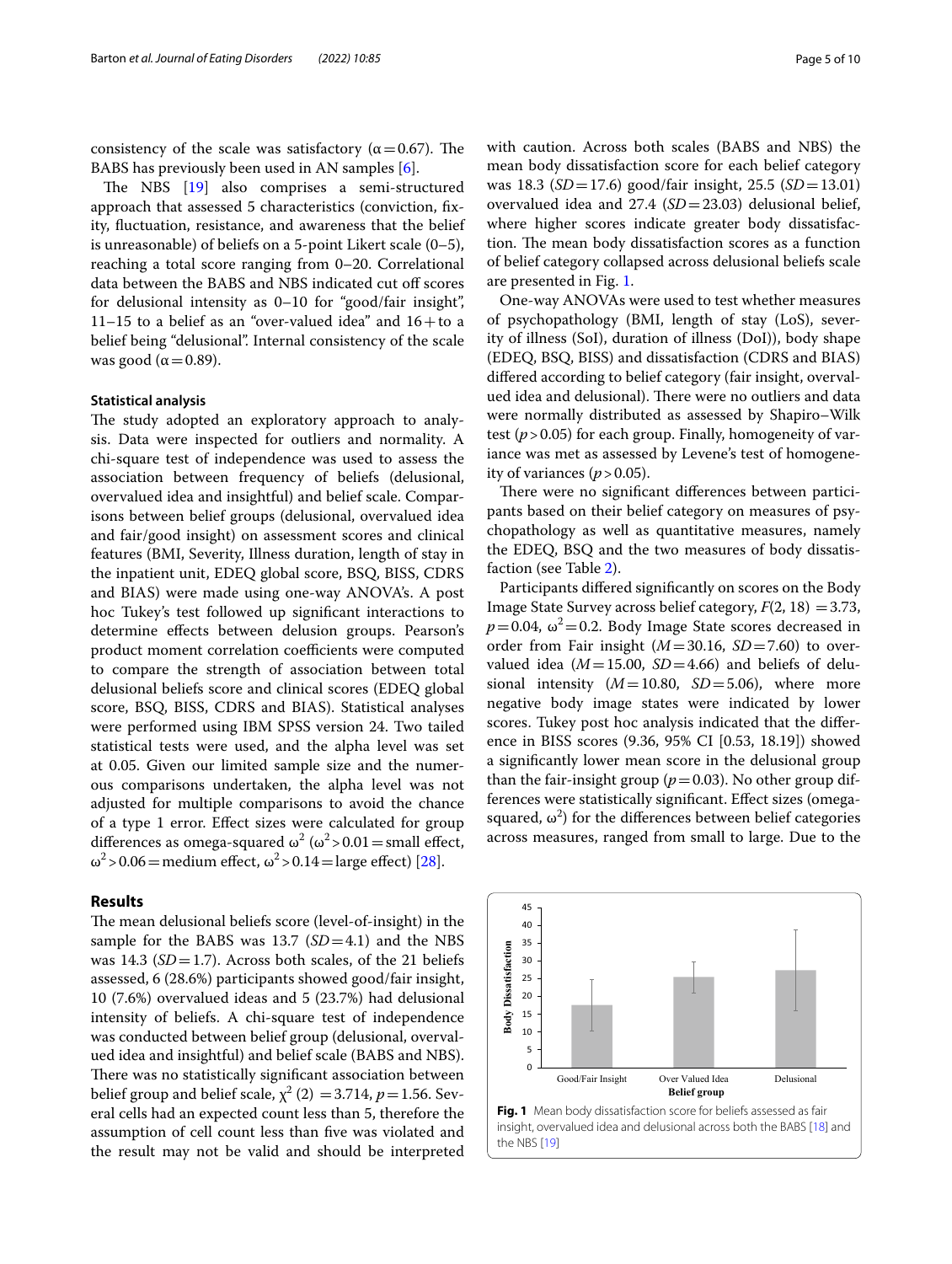<span id="page-5-0"></span>

|  |  | Table 2 Results of one-way ANOVA tests between belief categories and demographic and clinical features of participants |
|--|--|------------------------------------------------------------------------------------------------------------------------|
|  |  |                                                                                                                        |

|                        | Mean (SD)           |               |                   | F    | p        | $\omega^2$ |
|------------------------|---------------------|---------------|-------------------|------|----------|------------|
|                        | <b>Fair Insight</b> | Overvalued    | <b>Delusional</b> |      |          |            |
| Participants (n)       | 6                   | 10            | 5                 |      |          |            |
| BMI ( $kg/m2$ )        | 17.12(3.17)         | 17.15(2.75)   | 17.48 (3.74)      | 0.02 | 0.97     | $-0.10$    |
| Dol (years)            | 2.66(2.5)           | 11.2(11.37)   | 13.60(7.3)        | 2.50 | 0.10     | 0.12       |
| Sol                    | Moderate            | Moderate      | Moderate          | 0.12 | 0.80     | $-0.09$    |
| LoS                    | 15.66 (6.31)        | 19(14.6)      | 36.4 (27.91)      | 2.34 | 0.12     | 0.11       |
| EDEQ (global)          | 4.21(0.87)          | 4.28(1.46)    | 4.62(0.8)         | 0.19 | 0.82     | $-0.08$    |
| <b>BSQ</b>             | 145 (28.31)         | 144.4 (41.11) | 164.2 (30.18)     | 0.57 | 0.57     | $-0.04$    |
| <b>BISS</b>            | 30.16(7.6)          | 15.00 (4.66)  | 10.80 (5.06)      | 3.73 | $0.04^*$ | 0.20       |
| CDRS (dissatisfaction) | 2.83(2.48)          | 2.90(1.91)    | 5.2(2.94)         | 1.88 | 0.18     | 0.07       |
| BIAS (dissatisfaction) | 18.33 (17.64)       | 25.5 (13.01)  | 27.4 (23.03)      | 0.47 | 0.63     | $-0.05$    |

Correlational data between the BABS [[18\]](#page-8-16) and the NBS [\[19\]](#page-8-17) was used to determine delusional intensity category score ranges: good/fair insight (0–10); overvalued idea (11–15); delusional belief (16+). *Abbreviations:* DoI=Illness Duration (years); SoI=Severity of Illness (based on DSM-5 severity specifer); LoS=Length of Stay (days); EDEQ = Eating Disorder Examination Questionnaire (Global Score); BSQ = Body Shape Questionnaire; BISS = Body Image State Survey; CDRS = Contour Drawing Rating Scale (dissatisfaction subscale); BAIS=Body Image Assessment Software (dissatisfaction subscale). \*Signifcant *p*<0.05

<span id="page-5-1"></span>**Table 3** Correlations between clinical features and the Brown Assessment of Beliefs Scale [\[18\]](#page-8-16) and the Nepean Beliefs Scale [\[19](#page-8-17)] total scores

|                        | BABS (r) | p        | NBS(r)  | p        |
|------------------------|----------|----------|---------|----------|
| <b>EDEO</b>            | 0.29     | 0.36     | 0.48    | 0.18     |
| <b>BSQ</b>             | 0.27     | 0.38     | 0.58    | 0.09     |
| <b>BISS</b>            | $-0.63$  | $0.02^*$ | $-0.78$ | $0.02^*$ |
| CDRS (dissatisfaction) | 0.29     | 0.36     | 0.54    | 0.12     |
| BIAS (dissatisfaction) | 0.33     | 0.28     | 0.46    | 0.21     |
|                        |          |          |         |          |

Pearson's correlation (r) coefficients were used to determine associated belief category cut-off scores between the BABS [[18](#page-8-16)] and the NBS [[19\]](#page-8-17). Abbreviations: EBABS = Brown Assessment of Beliefs Scale (total score); NBS = Nepean Beliefs Scale (total score); EDEQ = Eating Disorder Examination Questionnaire (Global Score); BSQ = Body Shape Questionnaire; BISS = Body Image State Survey; CDRS=Contour Drawing Rating Scale (dissatisfaction subscale); BAIS=Body Image Assessment Software (dissatisfaction subscale). \*Signifcant *p*<0.05

small sample size, results should be interpreted with caution, as we may not have had sufficient power to detect efect if present.

A Pearson's product-moment correlation (*r*) was used to assess the relationship between scores of delusional intensities on the BABS and NBS with measures of

psychopathology (BMI, length of stay, illness severity, illness duration), body shape (EDEQ, BSQ, BISS) and dissatisfaction (CDRS and BIAS), as shown in Table [3](#page-5-1). A Shapiro-Wilks test indicated that relationships between variables were linear and normally distributed (*p* > 0.05), with no outliers. Both BABS (*r*=−0.63) and NBS (*r* = −0.78) total scores were significantly negatively correlated with the Body Image State Survey  $(p=0.02)$ . There were no other statistically significant correlations.

The content of participant's self-reported beliefs were also examined for any consistent thematic relationships. Upon observation, several themes related to a fear of gaining weight, control-seeking, self-worth, negative evaluation and other categories were extracted from the sample. Overall, the percentage of participants that endorsed the fve main themes were 6 (28.5%) showed a fear of gaining weight, 2 (9.5%) showed control-seeking beliefs, 7 (33.3%) related to self-worth, 4 (19.1%) related to negative evaluation and 2 (9.5%) reported other types of beliefs. The number of participant's beliefs associated with each theme and examples, can be seen in Table [4.](#page-5-2)

<span id="page-5-2"></span>

|  |  |  |  |  | Table 4 Emerging themes observed in participants beliefs |  |
|--|--|--|--|--|----------------------------------------------------------|--|
|--|--|--|--|--|----------------------------------------------------------|--|

| <b>Themes</b>       | <b>Belief example</b>                                                                   | n (%)      |
|---------------------|-----------------------------------------------------------------------------------------|------------|
| Fear of weight gain | "If I gain weight I will be disgusting"                                                 | 6(28.5%)   |
| Control Seeking     | "Putting on weight means I will lose control in my life"                                | $2(9.5\%)$ |
| Self-worth          | "I am worthless as a person because my body is disqusting"                              | 7(33.3%)   |
| Negative evaluation | "I will get fat and be ugly, undesirable, ignored and ridiculed if I eat 3 meals a day" | 4 (19.1%)  |
| Other               | "I don't deserve to have food"                                                          | $2(9.5\%)$ |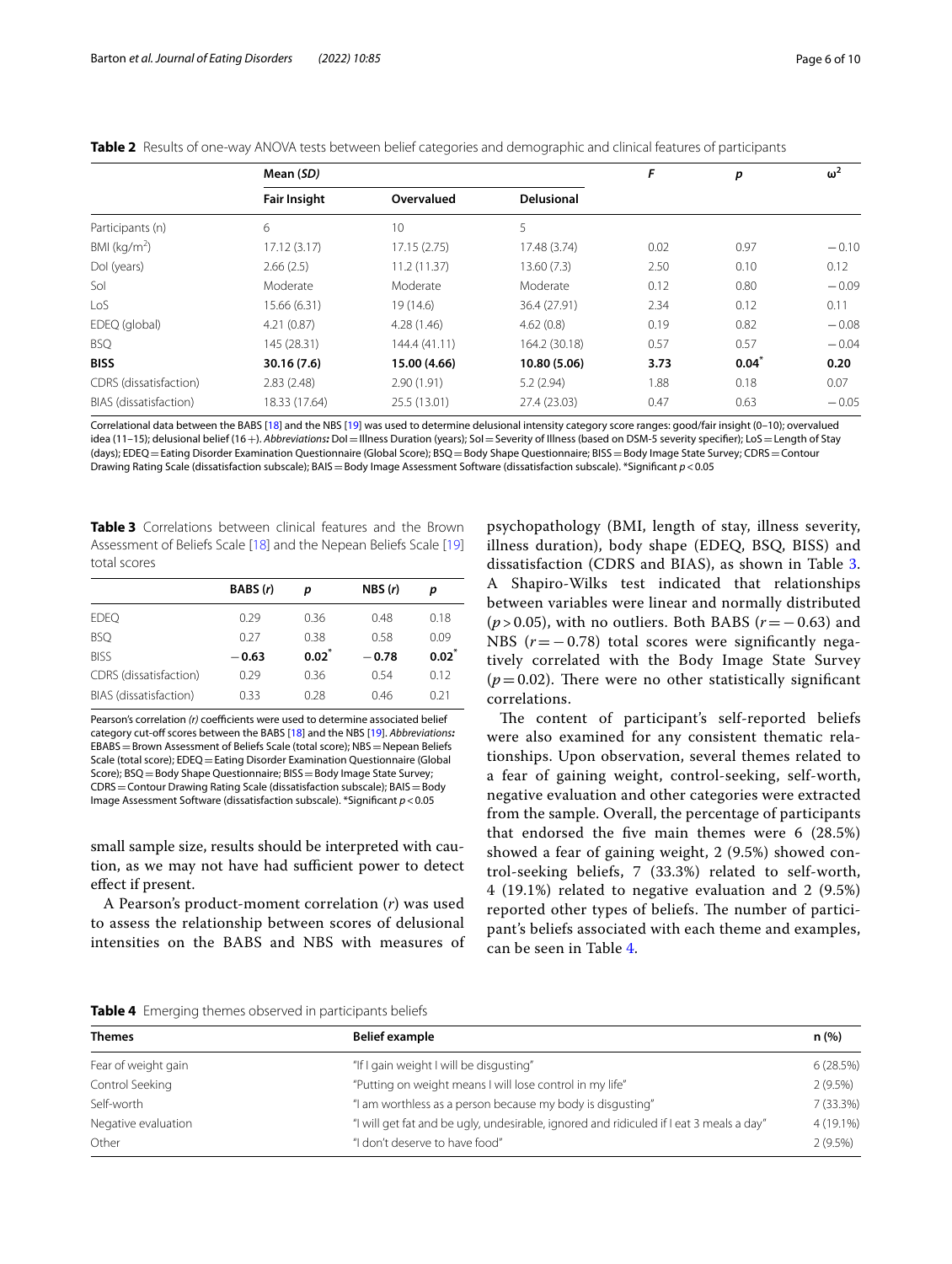#### **Discussion**

The present exploratory pilot study investigated the relationship between body dissatisfaction and beliefs of delusional intensity in an inpatient population with AN. Our results indicated that  $23.7\%$  (n=5) of the sample study reported a belief about their core symptomatology that could be classifed of delusional intensity according to the NBS and BABS delusional belief rating scales. Of the 21 subjects, 20 reported body dissatisfaction as indicated by larger overall representations of their perceived body when compared to their ideal. Despite there being a positive linear trend between body dissatisfaction and beliefs of delusional intensity, there were no signifcant diferences in body dissatisfaction scores between belief categories (delusional, overvalued idea and fair insight). Individuals whose belief was categorised as delusional were more likely to hold a negative afective body image state based on their ratings on the body image state survey, but only when compared to the group who had fair insight into their belief. There were no other differences between groups on measures of illness severity and psychopathology. Anecdotally, beliefs with themes relating to the negative evaluation of others were rated as being delusional more than any other theme.

The identification of a subgroup of participants with beliefs of delusional intensity is in line with previous fndings. In our sample the proportion of cases presenting with a beliefs of delusional intensity (23.7%,  $N=21$ ) was more than Steinglass and colleagues [[6\]](#page-8-4), Hartmann and colleagues [\[11](#page-8-11)], and Mountjoy and colleagues [[10](#page-8-8)] (20%, N = 20; 16%, N = 19; and 10%, N = 20 respectively) despite retaining similar sample sizes. This might have been due to participants in our study being entirely made up of an inpatient population with AN, whilst prior studies incorporated a mixture of in- and outpatient populations with AN. It is possible that inpatient populations of people with AN may be more likely to hold and express beliefs of delusional intensity, and that the presence of beliefs of delusional intensity might have directly contributed to their inpatient status. Despite these minor discrepancies, previous research and current results indicated that beliefs concerning the psychopathology of AN can reach delusional proportions in this population. Our fndings support recommendations by authors for the inclusion of insight specifers of fair insight, overvalued idea and delusional in current diagnostic classifcations systems for AN.

Our fndings do not, however, confrm the relationship between body dissatisfaction and beliefs of delusional intensity in AN therefore our hypothesis was not supported. This appears to be in line with Hartmann and colleagues [[11\]](#page-8-11), who found no relationship between beliefs of delusional intensity and two self-report scales used to assess general body image disturbances. Our results further support Hartmann and colleagues [[11](#page-8-11)], conclusion that beliefs of delusional intensity may not be associated with the cognitive and evaluative component of body image. We did fnd a relationship between a negative body image state and delusionality, which was consistent across both the BABS and NBS. These fndings appear to be in line with Konstantakopoulos and colleagues [[12\]](#page-8-9), who found delusional psychopathology to be positively correlated with an Eating Disorder Inventory (EDI) [[13\]](#page-8-10) subscale measuring discontentment with the body. Therefore, our findings appear to support both Konstantakopoulos and colleagues [\[12](#page-8-9)] and Hartmann and colleagues [[11\]](#page-8-11), conclusions that delusional beliefs in individuals with AN may be associated with the afective state held toward the body rather than the perceptual component. Alternatively, given the small clinical sample, it might be that our study lacked sufficient power to detect a relationship between delusionality and body image dissatisfaction even if it were present. Indeed, a suggestive trend was observed in our data, in the hypothesised direction. Future research should re-examine this relationship with a larger sample capable of fnding a small to medium sized efect.

The implications for treatments and subsequent prognosis for individuals presenting with fxed unshakeable beliefs about weight, shape and appearance are not yet clear. Although not signifcant, there was some indication of a relationship between beliefs of delusional intensity and body image dissatisfaction. Given that there is a population presenting with such delusional intensity beliefs, some adjustments to cognitive-behavioural components of treatment might be clinically relevant based on recommendations outlined in Cognitive Behaviour Therapy for Psychosis  $[29]$ . These individuals might be particularly sensitive to having their highly regarded belief challenged, especially in the absence of a strong therapeutic relationship. For example, therapists might address the person's beliefs of delusional intensity with more openness, hesitancy and curiosity than an overvalued idea. Instead of using a strength of belief rating, asking individuals to rate their associated distress and preoccupation might be better received. Using motivational interviewing techniques to ascertain the helpful/unhelpful and positive/negative aspects of their beliefs, may also facilitate fexibility, insight and motivation toward change in this population.

With regard to ideas of delusional intensity, the therapeutic efficacy of pharmaceutical interventions for AN, specifcally the role of antipsychotic agents such as olanzapine, in the reduction of delusional beliefs in AN has yet to be conclusively established [[30–](#page-9-9)[35](#page-9-10)]. Clinical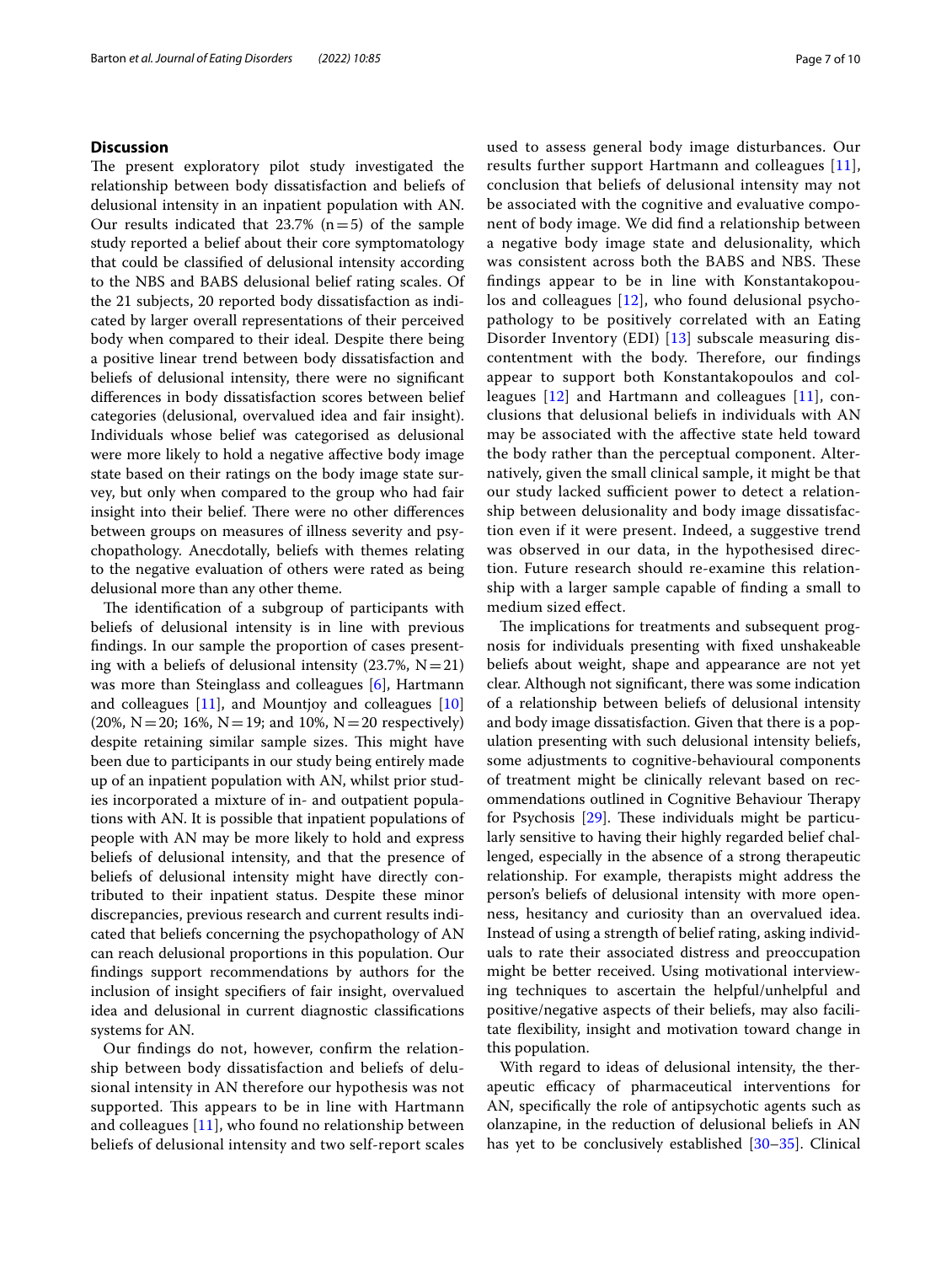experience, however, would suggest that this medication is of some value at least in reducing the associated distress.

#### **Limitations**

The current study had several limitations. Firstly, it is evident that type II errors have not been adequately controlled for given the small sample size. A post-hoc analysis (G\*Power)  $[36]$  $[36]$  indicated that large effect sizes  $(d=0.94)$  had to be assumed in order to detect between group diferences, which required a minimum sample size of 66 participants. Secondly, both the NBS and BABS require further validation in AN samples. Specially, to our knowledge the NBS has not been used with an eating disorders population; and further validation for the use of the BABS in larger AN samples is required  $[6]$  $[6]$ . Thirdly, the quality of participant information, particularly in reference to their clinical history and current diagnosis was limited by medical history notes which failed to account for known historical and current comorbidities as well as specifc information regarding AN diagnosis (Restrictive or Binge/Purge). This meant some potential clinical characteristics (e.g., comorbidities) may not have been adequately controlled for. Similarly, given the current study examined AN in adults, efect of previous treatments and their impact on the current level of delusion should be controlled for in future studies. Therefore, future studies will need to account and control for this. Finally, all participants were recruited from a "voluntary" inpatient environment which implicates insight and helpseeking behaviours. Despite two measures of delusional beliefs (NBS and BABS) correlating with other clinical measures of AN, the recruited sample was of individuals seeking inpatient treatment and may not be representative of the wider population from which the sample was drawn; thus, fndings should be considered preliminary. To that point, given there was an absence of a community-based sample that might evade health-services and potentially present with less insight and more delusional features, the AN population more broadly may not have been adequately represented. Based on the limitations with this sample and procedure, results presented in this study should be interpreted with some degree of caution. The study however had some strengths, it was the first to study the utility of two delusional belief scales (which demonstrated good inter-rater reliability), as well as use two representational measures of body dissatisfaction.

#### **Future research**

Future research in this area is necessary. Firstly, a scale that adequately supports interviewers with eliciting and isolating a core belief is warranted. At present, scales fail to delineate the clinical process of identifying a belief, which is a complex and sensitive process within clinical practice. Secondly, the prognosis and illness trajectory of those with AN who hold beliefs of delusional intensity is unclear—research examining the treatment outcomes and stability of their beliefs is required.

#### **Clinical signifcance**

Ultimately, the clinical utility of identifying this subgroup of AN individuals with potentially delusional beliefs should be further ascertained in future studies. Specifcally, given that more-and-more studies are bringing to light the association between AN and beliefs of delusional intensity, and given that current treatment regimens incorporate antipsychotic pharmacological interventions, links between treatment choices and further justifcation for such choices needs to be explored further. For example, beyond the broad rationale of serotonergic pathway regulation [\[37](#page-9-12)], (how and why) does olanzapine -albeit in lower doses than those necessary to treat psychosis- help to target delusional beliefs in those with AN, if AN is not a psychotic disorder? Particularly, when a majority of studies examining the use of Olanzapine in AN are case studies, and approval by the United States of America Food and Drug Administration (FDA) has not been granted for Olanzapine use specifcally in AN, yet it is still widely prescribed in the absence of efficacy and safety evidence [\[37\]](#page-9-12), with no clear signifcant benefts on psychological symptoms and only modest signifcant impact on weight [\[38\]](#page-9-13).

Further, psychological treatments might be adapted so as to include modules designed to better target delusional belief presentations—as has been successfully done in other psychotic conditions [\[39](#page-9-14), [40](#page-9-15)]. Overall, the fndings of the current study add to a very small area of research, which may potentially provide useful direction and insight into helping treat AN through a potentially diferent lens to current.

#### **Conclusion**

In Conclusion, AN is one of the most chronic, severe and debilitating psychiatric illnesses to afflict young people, and its prevalence has doubled in the last decade alone [[41\]](#page-9-16). New approaches to reducing morbidity associated with AN are urgently needed. A neglected clinical target relates to beliefs of delusional intensity, which appears to be present in a subgroup of individuals with AN, and which might be associated with more severe aspects of their symptomatology. Studying clinical correlates of beliefs of delusional intensity in AN could help identify whether this group is at elevated risk, and if so, could lead to the development of clinical screening tools, and novel therapeutic approaches for the treatment of AN.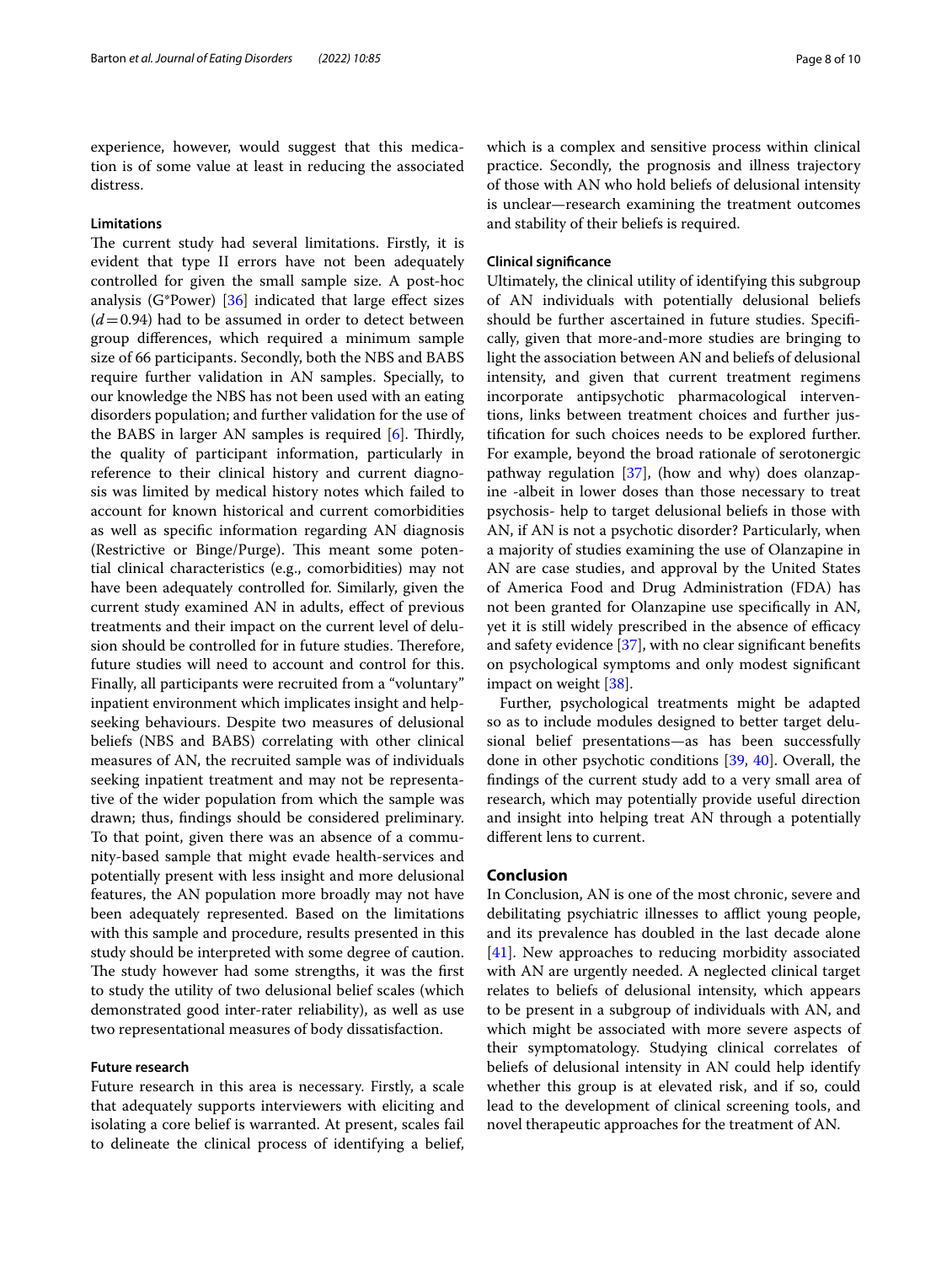#### **Abbreviations**

BABS: Brown Assessment of Beliefs Scale; BDD: Body Dysmorphic Disorder; BIAS: Body Image Assessment Software; BISS: Body Image State Survey; BSQ: Body Shape Questionnaire; CBT: Cognitive Behavioural Therapy; CDRS: Contour Drawing Rating Scale; DB: Delusional Belief (aka 'beliefs of delusional intensity'); DoI: Duration of Illness (years); DSM: Diagnostic and Statistics Manual; EDEQ: Eating Disorder Examination Questionnaire; EDI: Eating Disorder Inventory; LoS: Length of Stay (days) in psychiatric unit; NBS: Nepean Beliefs Scale; OCD: Obsessive Compulsive Disorder; OI: Overvalued Idea; RA: Research Assistant; Sol: Severity of Illness-based on DSM-5 severity specifiers; TWIP: Twentieth of a Point (1 twip=17.64 μm).

#### **Acknowledgements**

The authors would like to extend their gratitude to the participants of this study who gave their time and for their willingness to share their, often very difcult, experiences – *thank you* for your true courage and strength when discussing such vulnerabilities. Further, the authors would like to thank all the medical staff (in particular nursing staff Faye, Hannah, Chloe and Paddy) at Northside and Northside West Eating Disorder Inpatient Clinics. Special thanks also to Professor. Jan Russell, Dr. Margaret Sheridan, and Dr. Geofrey Buckett. Finally, thank you to Ramsay Health for allowing the current study to be conducted through your service.

#### **Author contributions**

RB conducted the current study in partial fulflment of the Master of Clinical Psychology at The University of Sydney and contributed extensively to the frst draft of the current manuscript. PA prepared the frst draft of the current manuscript based on RB's work, examined updated literature relating to the current phenomenon, and contributed extensively to subsequent revisions of the manuscript. JR, GB, MS, JR, PH, ST contributed extensively to the direction and editing of the frst, and subsequent, drafts of the manuscript and acted in a supervisory role for the current study. All authors read and approved the final manuscript.

#### **Funding**

No specifc funding was attributed to the outlined work.

#### **Availability of data and materials**

The datasets generated and/or analysed during the current study may be available upon request. Data requests are at the discretion of the data owner and/or participating institutions.

#### **Declarations**

#### **Ethics approval and consent to participants**

The study adheres to the *National Statement on Ethical Conduct in Human Research (2007)* as legislated by the Commonwealth of Australia *National Health and Medical Research Council Act (1992)* and was approved through the delegated body of The University of Sydney Human Research Ethics Committee (ref. 2017/844) and The Northside Group (part of Ramsay Health Care). Informed consent was obtained for all study participants.

#### **Consent for publication**

Participants have signed informed consent acknowledging that non-identifying information may be presented in publications.

#### **Competing interests**

ST and PH receive royalties from Hogrefe, and Huber and McGraw-Hill publishers for contributions on eating disorders. ST receives an honorarium from Shire Pharmaceuticals. PH received royalties from Oxford University Press and receives sessional fees and lecture fees from the Australian Medical Council, Therapeutic Guidelines publication, and New South Wales Institute of Psychiatry. PH is a member of the World Health Organization Working Group on Feeding and Eating Disorders for the Revision of ICD-10 Mental and Behavioural Disorders. This paper represents personal views of the authors.

#### **Author details**

<sup>1</sup> School of Psychology, Faculty of Science, University of Sydney, Sydney, NSW, Australia. <sup>2</sup> InsideOut Institute, Central Clinical School, Faculty of Medicine and Health, University of Sydney, Sydney, NSW, Australia. <sup>3</sup>School of Medicine,

Western Sydney University, Sydney, NSW, Australia. <sup>4</sup>Translational Health Research Institute, Western Sydney University, Sydney, NSW, Australia. <sup>5</sup>Eating Disorder Unit - Northside West Clinic (Ramsay Mental Health), Wentworthville, NSW, Australia. <sup>6</sup> Royal Prince Alfred Hospital, Sydney, NSW, Australia. <sup>7</sup> Northside Clinic (Ramsay Mental Health), St Leonards, NSW, Australia. <sup>8</sup>Western Sydney Local Health District Mental Health Service, Sydney, NSW, Australia.

# Received: 10 September 2021 Accepted: 30 May 2022

#### **References**

- <span id="page-8-0"></span>Yager J, Andersen AE. Anorexia nervosa. N Engl J Med. 2005;353(14):1481–8.
- <span id="page-8-1"></span>2. American Psychiatric Association A, Association AP. Diagnostic and statistical manual of mental disorders: DSM-5: Washington, DC: American psychiatric association; 2013.
- <span id="page-8-2"></span>3. Konstantakopoulos G, Ioannidi N, Patrikelis P, Gonidakis F. The impact of theory of mind and neurocognition on delusionality in anorexia nervosa. J Clin Exp Neuropsychol. 2020;42(6):611–21.
- 4. Kostecka B, Kordyńska KK, Murawiec S, Kucharska K. Distorted body image in women and men sufering from Anorexia Nervosa–a literature review. Arch Psychiatry Psychother. 2019;1:13–21.
- <span id="page-8-3"></span>5. Gadsby S. Self-deception and the second factor: How desire causes delusion in anorexia nervosa. Erkenntnis. 2020;85(3):609–26.
- <span id="page-8-4"></span>6. Steinglass JE, Eisen JL, Attia E, Mayer L, Walsh BT. Is anorexia nervosa a delusional disorder? An assessment of eating beliefs in anorexia nervosa. J Psychiatric Practice®. 2007;13(2):65–71.
- <span id="page-8-5"></span>Beck JS, Beck AT. Cognitive therapy: basics and beyond. New York: Guilford Press; 1995.
- <span id="page-8-6"></span>8. Gadsby S. Explaining body size beliefs in anorexia. Cogn Neuropsychiatry. 2017;22(6):495–507.
- <span id="page-8-7"></span>9. Veale D. Over-valued ideas: a conceptual analysis. Behav Res Ther. 2002;40(4):383–400.
- <span id="page-8-8"></span>10. Mountjoy RL, Farhall JF, Rossell SL. A phenomenological investigation of overvalued ideas and delusions in clinical and subclinical anorexia nervosa. Psychiatry Res. 2014;220(1–2):507–12.
- <span id="page-8-11"></span>11. Hartmann AS, Thomas JJ, Wilson AC, Wilhelm S. Insight impairment in body image disorders: delusionality and overvalued ideas in anorexia nervosa versus body dysmorphic disorder. Psychiatry Res. 2013;210(3):1129–35.
- <span id="page-8-9"></span>12. Konstantakopoulos G, Varsou E, Dikeos D, Ioannidi N, Gonidakis F, Papadimitriou G, et al. Delusionality of body image beliefs in eating disorders. Psychiatry Res. 2012;200(2–3):482–8.
- <span id="page-8-10"></span>13. Garner DM, Olmstead MP, Polivy J. Development and validation of a multidimensional eating disorder inventory for anorexia nervosa and bulimia. Int J Eat Disord. 1983;2(2):15–34.
- <span id="page-8-12"></span>14. Garcia AM, Sapyta JJ, Moore PS, Freeman JB, Franklin ME, March JS, et al. Predictors and moderators of treatment outcome in the Pediatric Obsessive Compulsive Treatment Study (POTS I). J Am Acad Child Adolesc Psychiatry. 2010;49(10):1024–33.
- <span id="page-8-13"></span>15. Jakubovski E, Pittenger C, Torres AR, Fontenelle LF, do Rosario MC, Ferrão YA, et al. Dimensional correlates of poor insight in obsessive– compulsive disorder. Prog Neuro-Psychopharmacol Biol Psychiatry. 2011;35(7):1677–81.
- <span id="page-8-14"></span>16. Saccomani L, Savoini M, Cirrincione M, Vercellino F, Ravera G. Long-term outcome of children and adolescents with anorexia nervosa: study of comorbidity. J Psychosom Res. 1998;44(5):565–71.
- <span id="page-8-15"></span>17. Weigel A, Rossi M, Wendt H, Neubauer K, von Rad K, Daubmann A, et al. Duration of untreated illness and predictors of late treatment initiation in anorexia nervosa. J Public Health. 2014;22(6):519–27.
- <span id="page-8-16"></span>18. Eisen JL, Phillips KA, Baer L, Beer DA, Atala KD, Rasmussen SA. The brown assessment of beliefs scale: reliability and validity. Am J Psychiatry. 1998;155(1):102–8.
- <span id="page-8-17"></span>19. Brakoulias V, Starcevic V, Milicevic D, Hannan A, Viswasam K, Brown C. The Nepean belief scale: preliminary reliability and validity in obsessive–compulsive disorder. Int J Psychiatry Clin Pract. 2018;22(2):84–8.
- <span id="page-8-18"></span>20. Thompson MA, Gray JJ. Development and validation of a new bodyimage assessment scale. J Pers Assess. 1995;64(2):258–69.